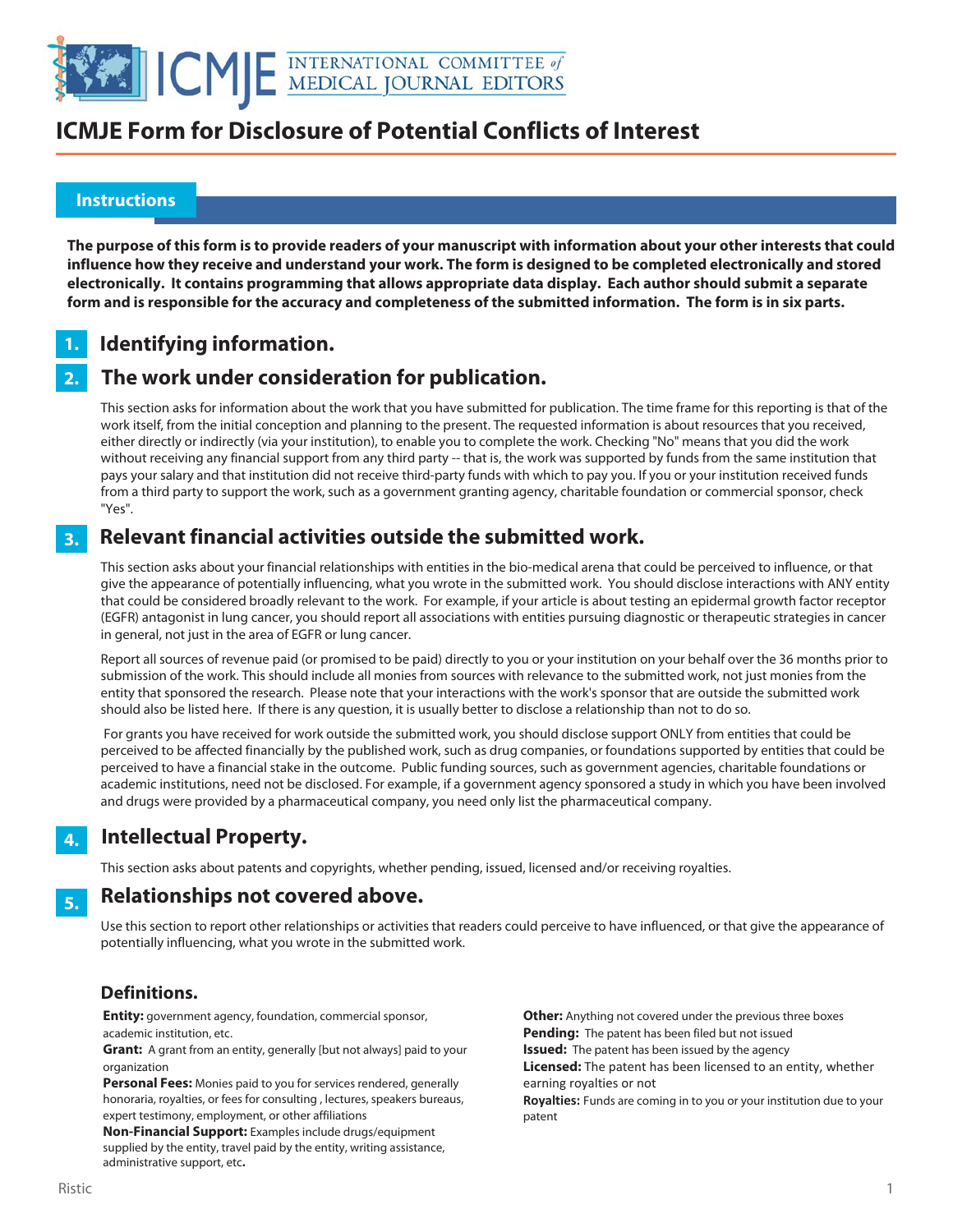

| <b>Section 1.</b><br><b>Identifying Information</b>                                                                                                                                                                                                                                                                                                                                                                                                                |                                  |                                                  |  |  |
|--------------------------------------------------------------------------------------------------------------------------------------------------------------------------------------------------------------------------------------------------------------------------------------------------------------------------------------------------------------------------------------------------------------------------------------------------------------------|----------------------------------|--------------------------------------------------|--|--|
| 1. Given Name (First Name)<br>Jennifer                                                                                                                                                                                                                                                                                                                                                                                                                             | 2. Surname (Last Name)<br>Ristic | 3. Date<br>09-June-2017                          |  |  |
| 4. Are you the corresponding author?                                                                                                                                                                                                                                                                                                                                                                                                                               | $\sqrt{ N_{0}}$<br>Yes           | Corresponding Author's Name<br>Barbara Minkowitz |  |  |
| 5. Manuscript Title<br>Rapid Decompensation to Systemic Inflammatory Response Syndrome (SIRS) in Children with Osteomyelitis                                                                                                                                                                                                                                                                                                                                       |                                  |                                                  |  |  |
| 6. Manuscript Identifying Number (if you know it)                                                                                                                                                                                                                                                                                                                                                                                                                  |                                  |                                                  |  |  |
|                                                                                                                                                                                                                                                                                                                                                                                                                                                                    |                                  |                                                  |  |  |
|                                                                                                                                                                                                                                                                                                                                                                                                                                                                    |                                  |                                                  |  |  |
| <b>Section 2.</b>                                                                                                                                                                                                                                                                                                                                                                                                                                                  |                                  |                                                  |  |  |
| <b>The Work Under Consideration for Publication</b><br>Did you or your institution at any time receive payment or services from a third party (government, commercial, private foundation, etc.) for<br>any aspect of the submitted work (including but not limited to grants, data monitoring board, study design, manuscript preparation,<br>statistical analysis, etc.)?<br>Are there any relevant conflicts of interest?<br>Yes<br>$\sqrt{ NQ}$                |                                  |                                                  |  |  |
| <b>Section 3.</b><br>Relevant financial activities outside the submitted work.                                                                                                                                                                                                                                                                                                                                                                                     |                                  |                                                  |  |  |
| Place a check in the appropriate boxes in the table to indicate whether you have financial relationships (regardless of amount<br>of compensation) with entities as described in the instructions. Use one line for each entity; add as many lines as you need by<br>clicking the "Add +" box. You should report relationships that were present during the 36 months prior to publication.<br>Are there any relevant conflicts of interest?<br>$\sqrt{ N}$<br>Yes |                                  |                                                  |  |  |

**Intellectual Property -- Patents & Copyrights**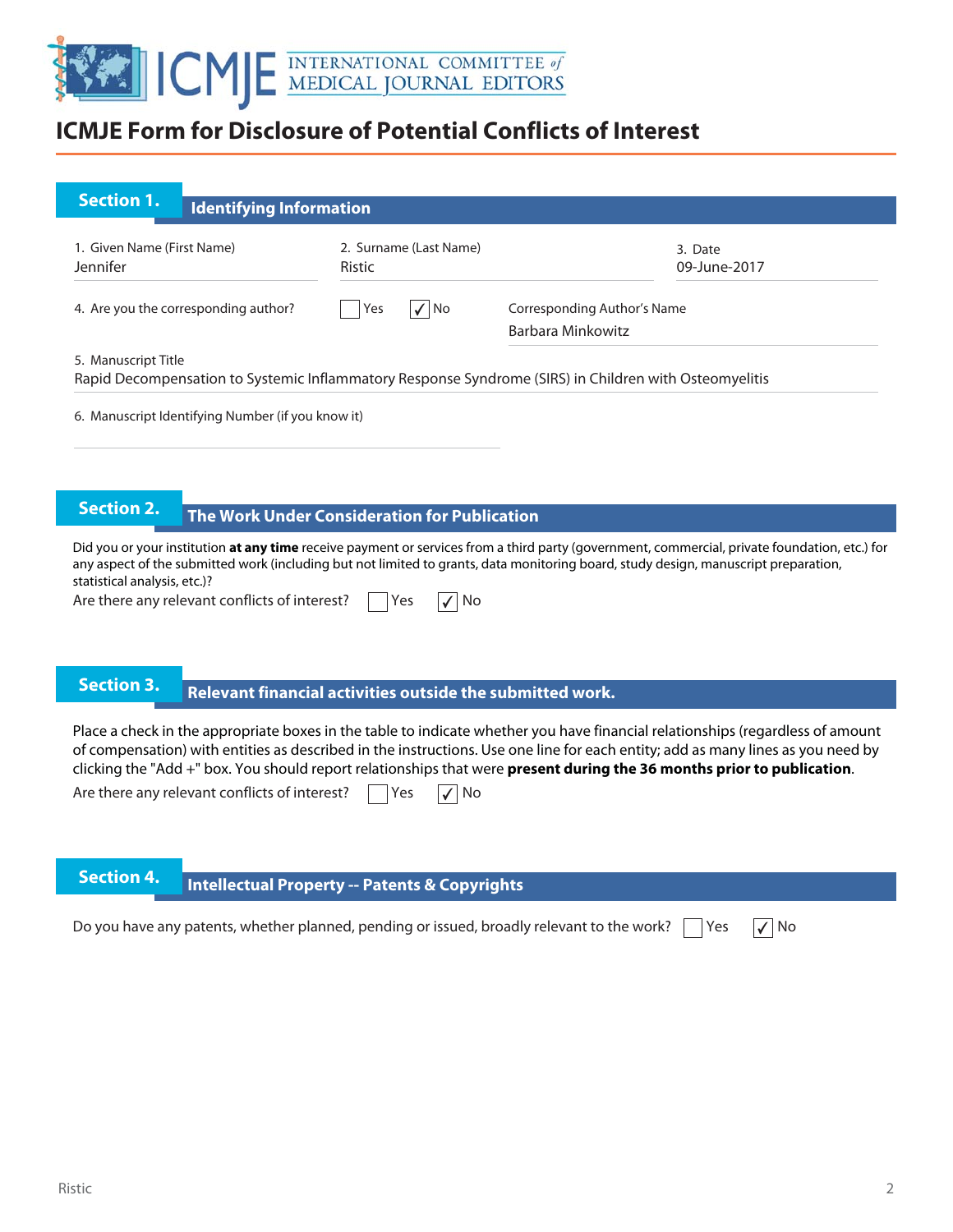

## **Section 5.** Relationships not covered above

Are there other relationships or activities that readers could perceive to have influenced, or that give the appearance of potentially influencing, what you wrote in the submitted work?

Yes, the following relationships/conditions/circumstances are present (explain below):

 $\sqrt{\ }$  No other relationships/conditions/circumstances that present a potential conflict of interest

At the time of manuscript acceptance, journals will ask authors to confirm and, if necessary, update their disclosure statements. On occasion, journals may ask authors to disclose further information about reported relationships.

### **Section 6. Disclosure Statement**

Based on the above disclosures, this form will automatically generate a disclosure statement, which will appear in the box below.

Jennifer Ristic has nothing to disclose.

### **Evaluation and Feedback**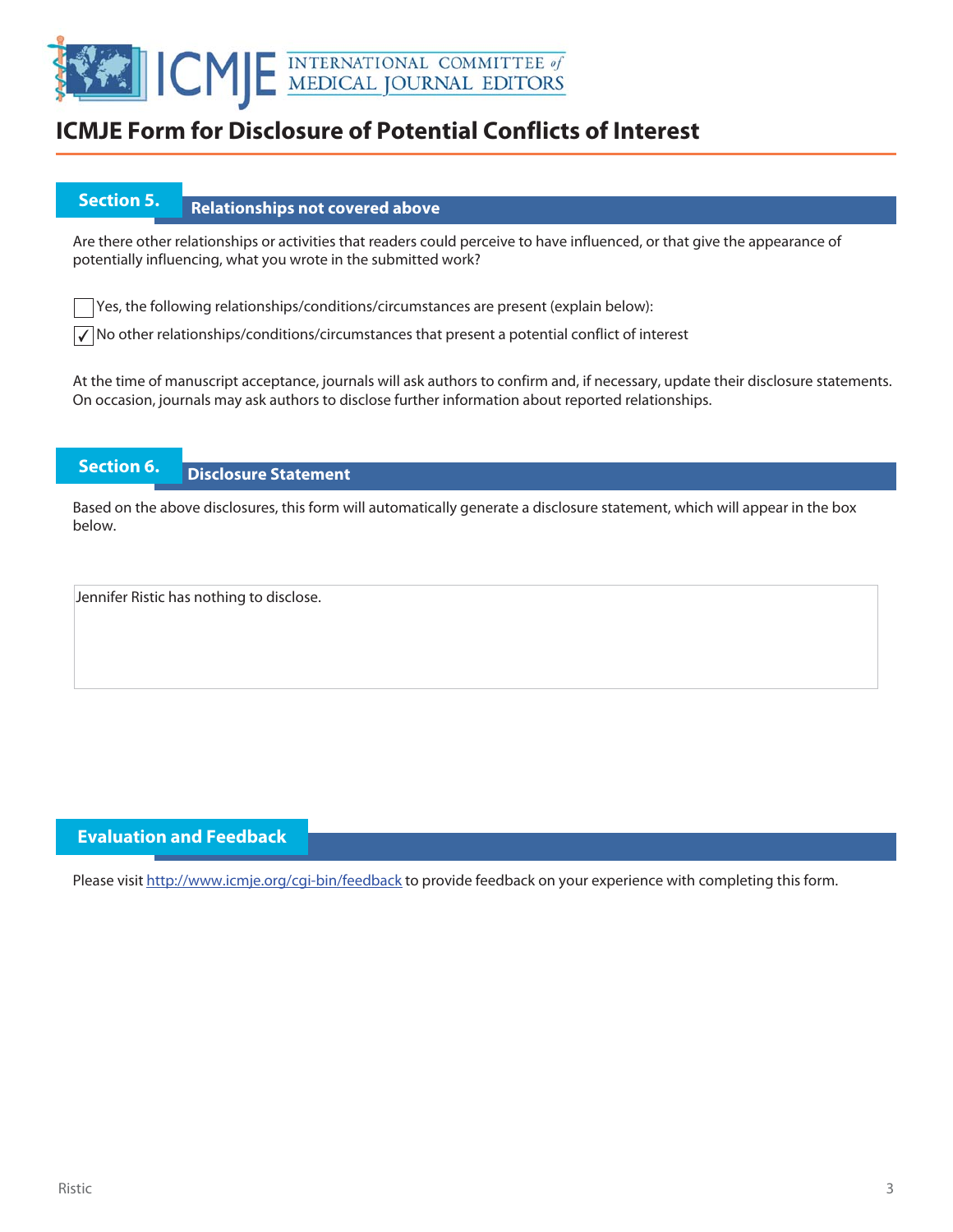

### **Instructions**

 

> **The purpose of this form is to provide readers of your manuscript with information about your other interests that could influence how they receive and understand your work. The form is designed to be completed electronically and stored electronically. It contains programming that allows appropriate data display. Each author should submit a separate form and is responsible for the accuracy and completeness of the submitted information. The form is in six parts.**

### **Identifying information. 1.**

### **The work under consideration for publication. 2.**

This section asks for information about the work that you have submitted for publication. The time frame for this reporting is that of the work itself, from the initial conception and planning to the present. The requested information is about resources that you received, either directly or indirectly (via your institution), to enable you to complete the work. Checking "No" means that you did the work without receiving any financial support from any third party -- that is, the work was supported by funds from the same institution that pays your salary and that institution did not receive third-party funds with which to pay you. If you or your institution received funds from a third party to support the work, such as a government granting agency, charitable foundation or commercial sponsor, check "Yes".

#### **Relevant financial activities outside the submitted work. 3.**

This section asks about your financial relationships with entities in the bio-medical arena that could be perceived to influence, or that give the appearance of potentially influencing, what you wrote in the submitted work. You should disclose interactions with ANY entity that could be considered broadly relevant to the work. For example, if your article is about testing an epidermal growth factor receptor (EGFR) antagonist in lung cancer, you should report all associations with entities pursuing diagnostic or therapeutic strategies in cancer in general, not just in the area of EGFR or lung cancer.

Report all sources of revenue paid (or promised to be paid) directly to you or your institution on your behalf over the 36 months prior to submission of the work. This should include all monies from sources with relevance to the submitted work, not just monies from the entity that sponsored the research. Please note that your interactions with the work's sponsor that are outside the submitted work should also be listed here. If there is any question, it is usually better to disclose a relationship than not to do so.

 For grants you have received for work outside the submitted work, you should disclose support ONLY from entities that could be perceived to be affected financially by the published work, such as drug companies, or foundations supported by entities that could be perceived to have a financial stake in the outcome. Public funding sources, such as government agencies, charitable foundations or academic institutions, need not be disclosed. For example, if a government agency sponsored a study in which you have been involved and drugs were provided by a pharmaceutical company, you need only list the pharmaceutical company.

### **Intellectual Property. 4.**

This section asks about patents and copyrights, whether pending, issued, licensed and/or receiving royalties.

#### **Relationships not covered above. 5.**

Use this section to report other relationships or activities that readers could perceive to have influenced, or that give the appearance of potentially influencing, what you wrote in the submitted work.

### **Definitions.**

**Entity:** government agency, foundation, commercial sponsor, academic institution, etc.

**Grant:** A grant from an entity, generally [but not always] paid to your organization

**Personal Fees:** Monies paid to you for services rendered, generally honoraria, royalties, or fees for consulting , lectures, speakers bureaus, expert testimony, employment, or other affiliations

**Non-Financial Support:** Examples include drugs/equipment supplied by the entity, travel paid by the entity, writing assistance, administrative support, etc**.**

**Other:** Anything not covered under the previous three boxes **Pending:** The patent has been filed but not issued **Issued:** The patent has been issued by the agency **Licensed:** The patent has been licensed to an entity, whether earning royalties or not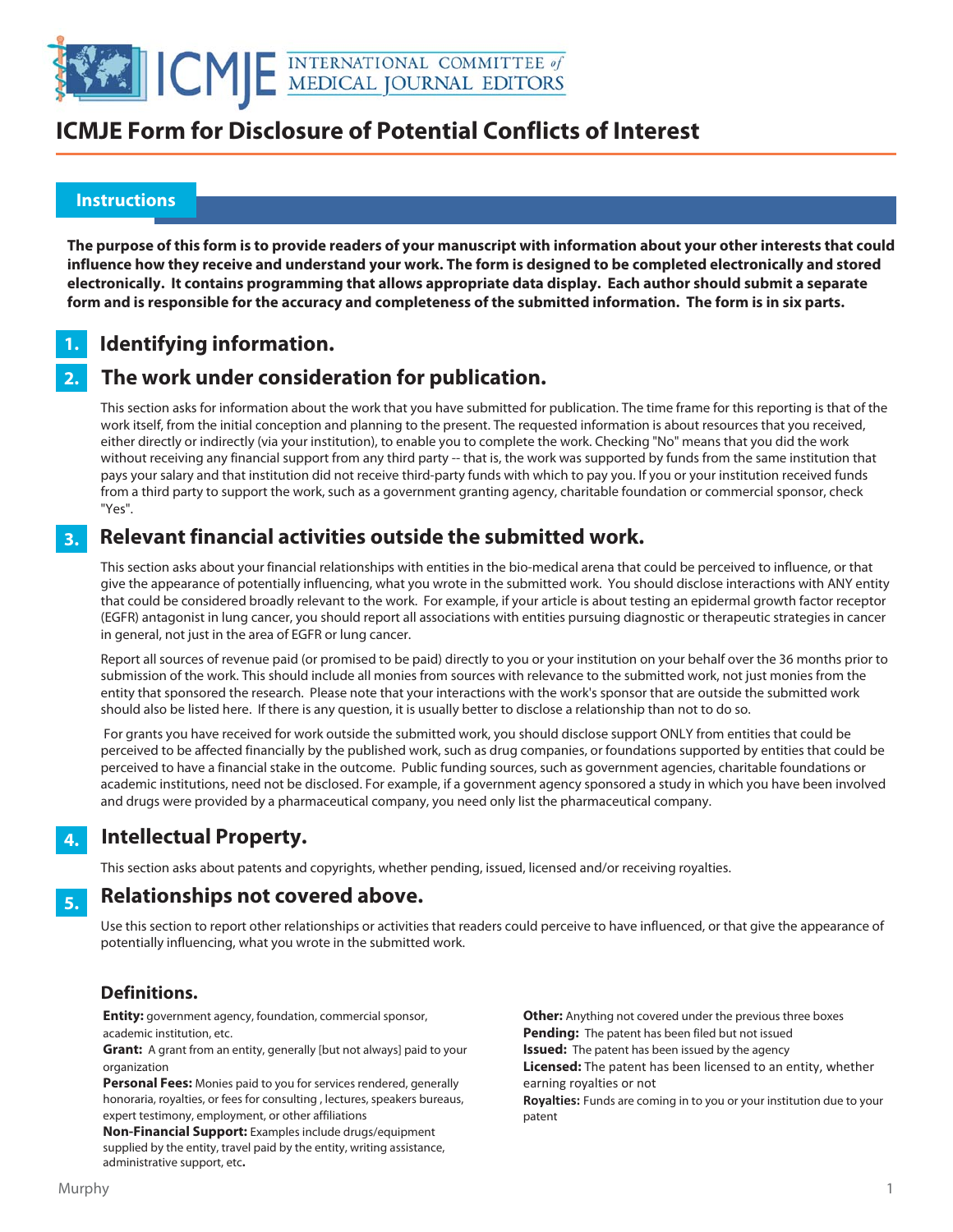

| <b>Section 1.</b><br><b>Identifying Information</b>                                                                                                                                                                                                                                                                                                                                                                                                       |                                                     |                                                                                                       |  |  |
|-----------------------------------------------------------------------------------------------------------------------------------------------------------------------------------------------------------------------------------------------------------------------------------------------------------------------------------------------------------------------------------------------------------------------------------------------------------|-----------------------------------------------------|-------------------------------------------------------------------------------------------------------|--|--|
| 1. Given Name (First Name)<br>Lauren                                                                                                                                                                                                                                                                                                                                                                                                                      | 2. Surname (Last Name)<br>Murphy                    | 3. Date<br>09-June-2017                                                                               |  |  |
| 4. Are you the corresponding author?                                                                                                                                                                                                                                                                                                                                                                                                                      | No<br>Yes                                           | Corresponding Author's Name<br>Barbara Minkowitz                                                      |  |  |
| 5. Manuscript Title                                                                                                                                                                                                                                                                                                                                                                                                                                       |                                                     | Rapid Decompensation to Systemic Inflammatory Response Syndrome (SIRS) in Children with Osteomyelitis |  |  |
| 6. Manuscript Identifying Number (if you know it)                                                                                                                                                                                                                                                                                                                                                                                                         |                                                     |                                                                                                       |  |  |
|                                                                                                                                                                                                                                                                                                                                                                                                                                                           |                                                     |                                                                                                       |  |  |
| <b>Section 2.</b>                                                                                                                                                                                                                                                                                                                                                                                                                                         | <b>The Work Under Consideration for Publication</b> |                                                                                                       |  |  |
| Did you or your institution at any time receive payment or services from a third party (government, commercial, private foundation, etc.) for<br>any aspect of the submitted work (including but not limited to grants, data monitoring board, study design, manuscript preparation,                                                                                                                                                                      |                                                     |                                                                                                       |  |  |
| statistical analysis, etc.)?<br>Are there any relevant conflicts of interest?<br>Yes<br>No                                                                                                                                                                                                                                                                                                                                                                |                                                     |                                                                                                       |  |  |
|                                                                                                                                                                                                                                                                                                                                                                                                                                                           |                                                     |                                                                                                       |  |  |
| <b>Section 3.</b><br>Relevant financial activities outside the submitted work.                                                                                                                                                                                                                                                                                                                                                                            |                                                     |                                                                                                       |  |  |
| Place a check in the appropriate boxes in the table to indicate whether you have financial relationships (regardless of amount<br>of compensation) with entities as described in the instructions. Use one line for each entity; add as many lines as you need by<br>clicking the "Add +" box. You should report relationships that were present during the 36 months prior to publication.<br>Are there any relevant conflicts of interest?<br>Yes<br>No |                                                     |                                                                                                       |  |  |
|                                                                                                                                                                                                                                                                                                                                                                                                                                                           |                                                     |                                                                                                       |  |  |
| $C$ <i>n</i> -tinu A                                                                                                                                                                                                                                                                                                                                                                                                                                      |                                                     |                                                                                                       |  |  |

**Intellectual Property -- Patents & Copyrights**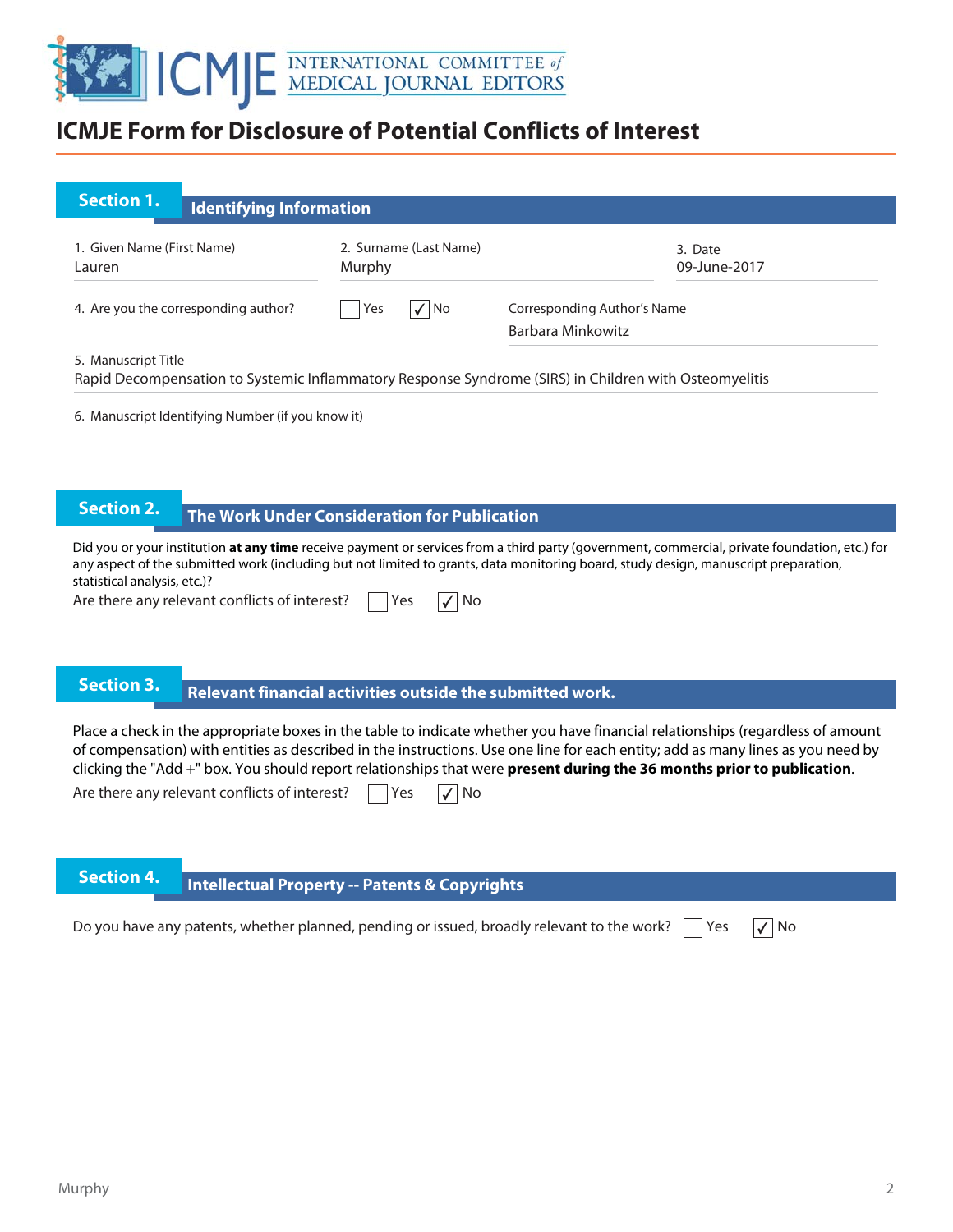

## **Section 5.** Relationships not covered above

Are there other relationships or activities that readers could perceive to have influenced, or that give the appearance of potentially influencing, what you wrote in the submitted work?

Yes, the following relationships/conditions/circumstances are present (explain below):

 $\sqrt{\ }$  No other relationships/conditions/circumstances that present a potential conflict of interest

At the time of manuscript acceptance, journals will ask authors to confirm and, if necessary, update their disclosure statements. On occasion, journals may ask authors to disclose further information about reported relationships.

### **Section 6. Disclosure Statement**

Based on the above disclosures, this form will automatically generate a disclosure statement, which will appear in the box below.

Lauren Murphy has nothing to disclose.

### **Evaluation and Feedback**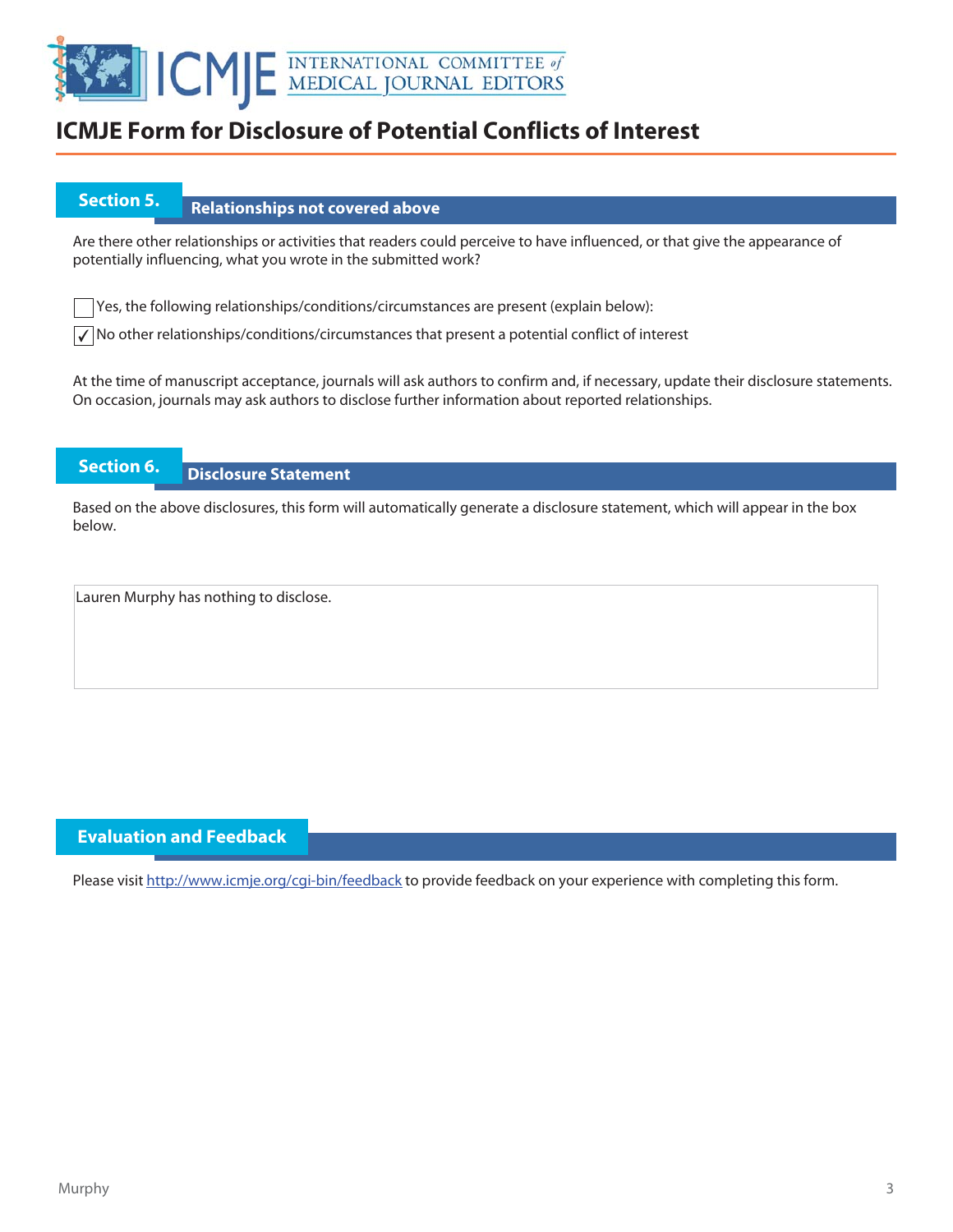

### **Instructions**

 

> **The purpose of this form is to provide readers of your manuscript with information about your other interests that could influence how they receive and understand your work. The form is designed to be completed electronically and stored electronically. It contains programming that allows appropriate data display. Each author should submit a separate form and is responsible for the accuracy and completeness of the submitted information. The form is in six parts.**

### **Identifying information. 1.**

### **The work under consideration for publication. 2.**

This section asks for information about the work that you have submitted for publication. The time frame for this reporting is that of the work itself, from the initial conception and planning to the present. The requested information is about resources that you received, either directly or indirectly (via your institution), to enable you to complete the work. Checking "No" means that you did the work without receiving any financial support from any third party -- that is, the work was supported by funds from the same institution that pays your salary and that institution did not receive third-party funds with which to pay you. If you or your institution received funds from a third party to support the work, such as a government granting agency, charitable foundation or commercial sponsor, check "Yes".

#### **Relevant financial activities outside the submitted work. 3.**

This section asks about your financial relationships with entities in the bio-medical arena that could be perceived to influence, or that give the appearance of potentially influencing, what you wrote in the submitted work. You should disclose interactions with ANY entity that could be considered broadly relevant to the work. For example, if your article is about testing an epidermal growth factor receptor (EGFR) antagonist in lung cancer, you should report all associations with entities pursuing diagnostic or therapeutic strategies in cancer in general, not just in the area of EGFR or lung cancer.

Report all sources of revenue paid (or promised to be paid) directly to you or your institution on your behalf over the 36 months prior to submission of the work. This should include all monies from sources with relevance to the submitted work, not just monies from the entity that sponsored the research. Please note that your interactions with the work's sponsor that are outside the submitted work should also be listed here. If there is any question, it is usually better to disclose a relationship than not to do so.

 For grants you have received for work outside the submitted work, you should disclose support ONLY from entities that could be perceived to be affected financially by the published work, such as drug companies, or foundations supported by entities that could be perceived to have a financial stake in the outcome. Public funding sources, such as government agencies, charitable foundations or academic institutions, need not be disclosed. For example, if a government agency sponsored a study in which you have been involved and drugs were provided by a pharmaceutical company, you need only list the pharmaceutical company.

### **Intellectual Property. 4.**

This section asks about patents and copyrights, whether pending, issued, licensed and/or receiving royalties.

#### **Relationships not covered above. 5.**

Use this section to report other relationships or activities that readers could perceive to have influenced, or that give the appearance of potentially influencing, what you wrote in the submitted work.

### **Definitions.**

**Entity:** government agency, foundation, commercial sponsor, academic institution, etc.

**Grant:** A grant from an entity, generally [but not always] paid to your organization

**Personal Fees:** Monies paid to you for services rendered, generally honoraria, royalties, or fees for consulting , lectures, speakers bureaus, expert testimony, employment, or other affiliations

**Non-Financial Support:** Examples include drugs/equipment supplied by the entity, travel paid by the entity, writing assistance, administrative support, etc**.**

**Other:** Anything not covered under the previous three boxes **Pending:** The patent has been filed but not issued **Issued:** The patent has been issued by the agency **Licensed:** The patent has been licensed to an entity, whether earning royalties or not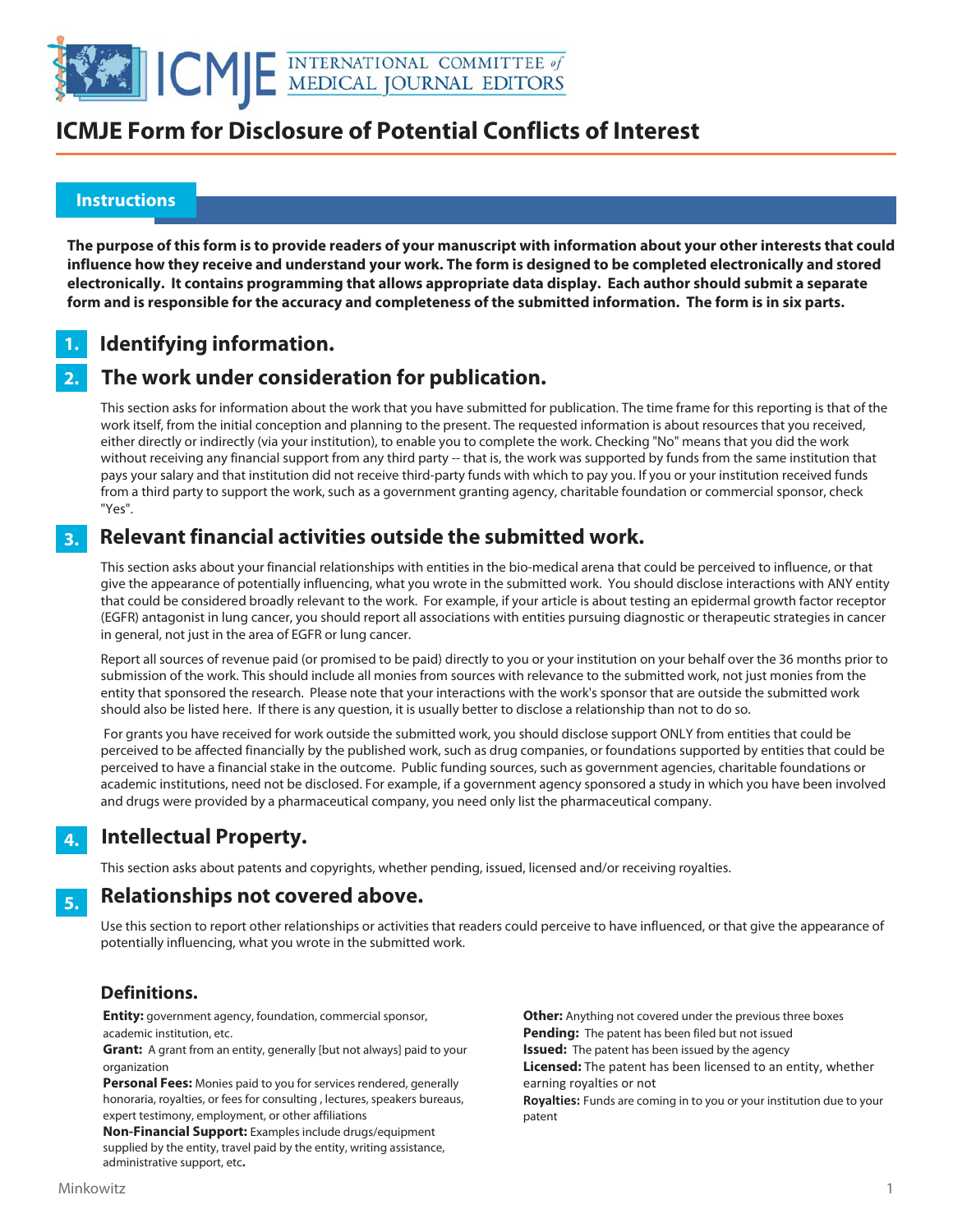

| <b>Section 1.</b><br><b>Identifying Information</b>                                                                                                                                                                                                                                                                                                                                           |                                                           |                         |  |  |
|-----------------------------------------------------------------------------------------------------------------------------------------------------------------------------------------------------------------------------------------------------------------------------------------------------------------------------------------------------------------------------------------------|-----------------------------------------------------------|-------------------------|--|--|
| 1. Given Name (First Name)<br><b>Barbara</b>                                                                                                                                                                                                                                                                                                                                                  | 2. Surname (Last Name)<br>Minkowitz                       | 3. Date<br>09-June-2017 |  |  |
| 4. Are you the corresponding author?                                                                                                                                                                                                                                                                                                                                                          | No<br>Yes                                                 |                         |  |  |
| 5. Manuscript Title<br>Rapid Decompensation to Systemic Inflammatory Response Syndrome (SIRS) in Children with Osteomyelitis                                                                                                                                                                                                                                                                  |                                                           |                         |  |  |
| 6. Manuscript Identifying Number (if you know it)                                                                                                                                                                                                                                                                                                                                             |                                                           |                         |  |  |
|                                                                                                                                                                                                                                                                                                                                                                                               |                                                           |                         |  |  |
| <b>Section 2.</b>                                                                                                                                                                                                                                                                                                                                                                             | The Work Under Consideration for Publication              |                         |  |  |
| Did you or your institution at any time receive payment or services from a third party (government, commercial, private foundation, etc.) for<br>any aspect of the submitted work (including but not limited to grants, data monitoring board, study design, manuscript preparation,<br>statistical analysis, etc.)?<br>Are there any relevant conflicts of interest?<br>Yes<br>$\sqrt{ }$ No |                                                           |                         |  |  |
|                                                                                                                                                                                                                                                                                                                                                                                               |                                                           |                         |  |  |
| <b>Section 3.</b>                                                                                                                                                                                                                                                                                                                                                                             | Relevant financial activities outside the submitted work. |                         |  |  |
| Place a check in the appropriate boxes in the table to indicate whether you have financial relationships (regardless of amount<br>of compensation) with entities as described in the instructions. Use one line for each entity; add as many lines as you need by<br>clicking the "Add +" box. You should report relationships that were present during the 36 months prior to publication.   |                                                           |                         |  |  |
| Are there any relevant conflicts of interest?                                                                                                                                                                                                                                                                                                                                                 | $\sqrt{ N}$<br>Yes                                        |                         |  |  |

**Intellectual Property -- Patents & Copyrights**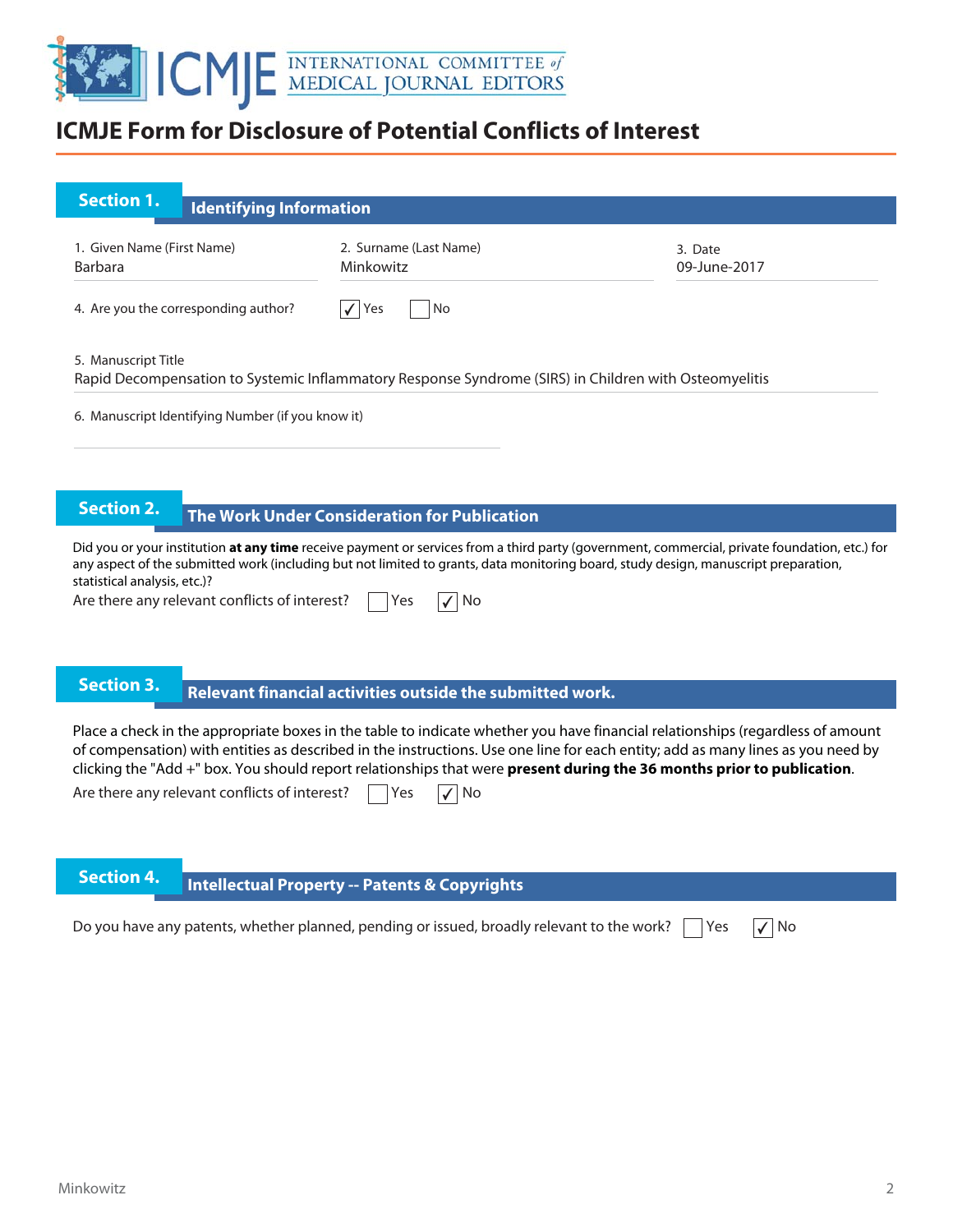

## **Section 5.** Relationships not covered above

Are there other relationships or activities that readers could perceive to have influenced, or that give the appearance of potentially influencing, what you wrote in the submitted work?

Yes, the following relationships/conditions/circumstances are present (explain below):

 $\sqrt{\ }$  No other relationships/conditions/circumstances that present a potential conflict of interest

At the time of manuscript acceptance, journals will ask authors to confirm and, if necessary, update their disclosure statements. On occasion, journals may ask authors to disclose further information about reported relationships.

### **Section 6. Disclosure Statement**

Based on the above disclosures, this form will automatically generate a disclosure statement, which will appear in the box below.

Dr. Minkowitz has nothing to disclose.

### **Evaluation and Feedback**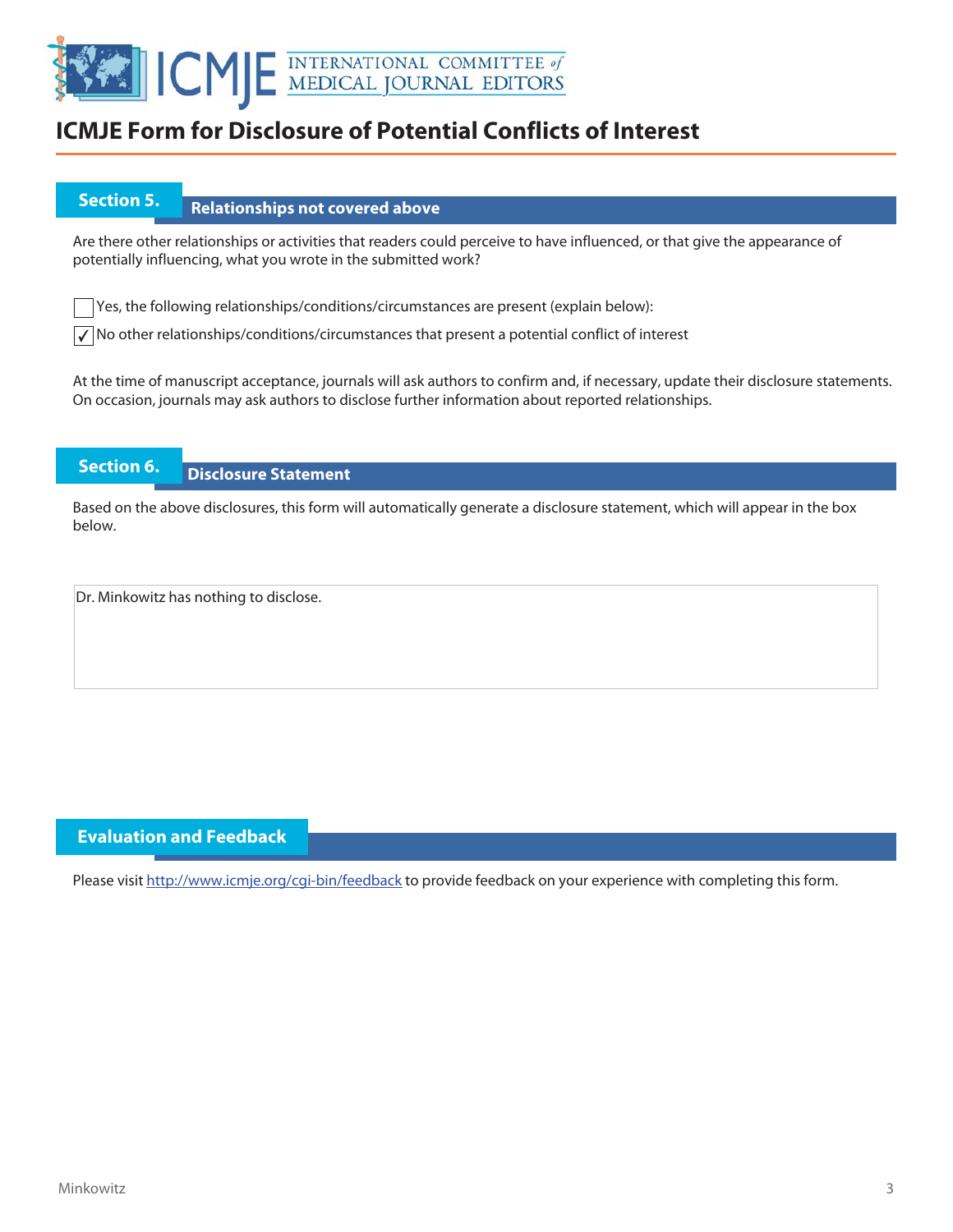

### **Instructions**

 

> **The purpose of this form is to provide readers of your manuscript with information about your other interests that could influence how they receive and understand your work. The form is designed to be completed electronically and stored electronically. It contains programming that allows appropriate data display. Each author should submit a separate form and is responsible for the accuracy and completeness of the submitted information. The form is in six parts.**

### **Identifying information. 1.**

### **The work under consideration for publication. 2.**

This section asks for information about the work that you have submitted for publication. The time frame for this reporting is that of the work itself, from the initial conception and planning to the present. The requested information is about resources that you received, either directly or indirectly (via your institution), to enable you to complete the work. Checking "No" means that you did the work without receiving any financial support from any third party -- that is, the work was supported by funds from the same institution that pays your salary and that institution did not receive third-party funds with which to pay you. If you or your institution received funds from a third party to support the work, such as a government granting agency, charitable foundation or commercial sponsor, check "Yes".

#### **Relevant financial activities outside the submitted work. 3.**

This section asks about your financial relationships with entities in the bio-medical arena that could be perceived to influence, or that give the appearance of potentially influencing, what you wrote in the submitted work. You should disclose interactions with ANY entity that could be considered broadly relevant to the work. For example, if your article is about testing an epidermal growth factor receptor (EGFR) antagonist in lung cancer, you should report all associations with entities pursuing diagnostic or therapeutic strategies in cancer in general, not just in the area of EGFR or lung cancer.

Report all sources of revenue paid (or promised to be paid) directly to you or your institution on your behalf over the 36 months prior to submission of the work. This should include all monies from sources with relevance to the submitted work, not just monies from the entity that sponsored the research. Please note that your interactions with the work's sponsor that are outside the submitted work should also be listed here. If there is any question, it is usually better to disclose a relationship than not to do so.

 For grants you have received for work outside the submitted work, you should disclose support ONLY from entities that could be perceived to be affected financially by the published work, such as drug companies, or foundations supported by entities that could be perceived to have a financial stake in the outcome. Public funding sources, such as government agencies, charitable foundations or academic institutions, need not be disclosed. For example, if a government agency sponsored a study in which you have been involved and drugs were provided by a pharmaceutical company, you need only list the pharmaceutical company.

### **Intellectual Property. 4.**

This section asks about patents and copyrights, whether pending, issued, licensed and/or receiving royalties.

#### **Relationships not covered above. 5.**

Use this section to report other relationships or activities that readers could perceive to have influenced, or that give the appearance of potentially influencing, what you wrote in the submitted work.

### **Definitions.**

**Entity:** government agency, foundation, commercial sponsor, academic institution, etc.

**Grant:** A grant from an entity, generally [but not always] paid to your organization

**Personal Fees:** Monies paid to you for services rendered, generally honoraria, royalties, or fees for consulting , lectures, speakers bureaus, expert testimony, employment, or other affiliations

**Non-Financial Support:** Examples include drugs/equipment supplied by the entity, travel paid by the entity, writing assistance, administrative support, etc**.**

**Other:** Anything not covered under the previous three boxes **Pending:** The patent has been filed but not issued **Issued:** The patent has been issued by the agency **Licensed:** The patent has been licensed to an entity, whether earning royalties or not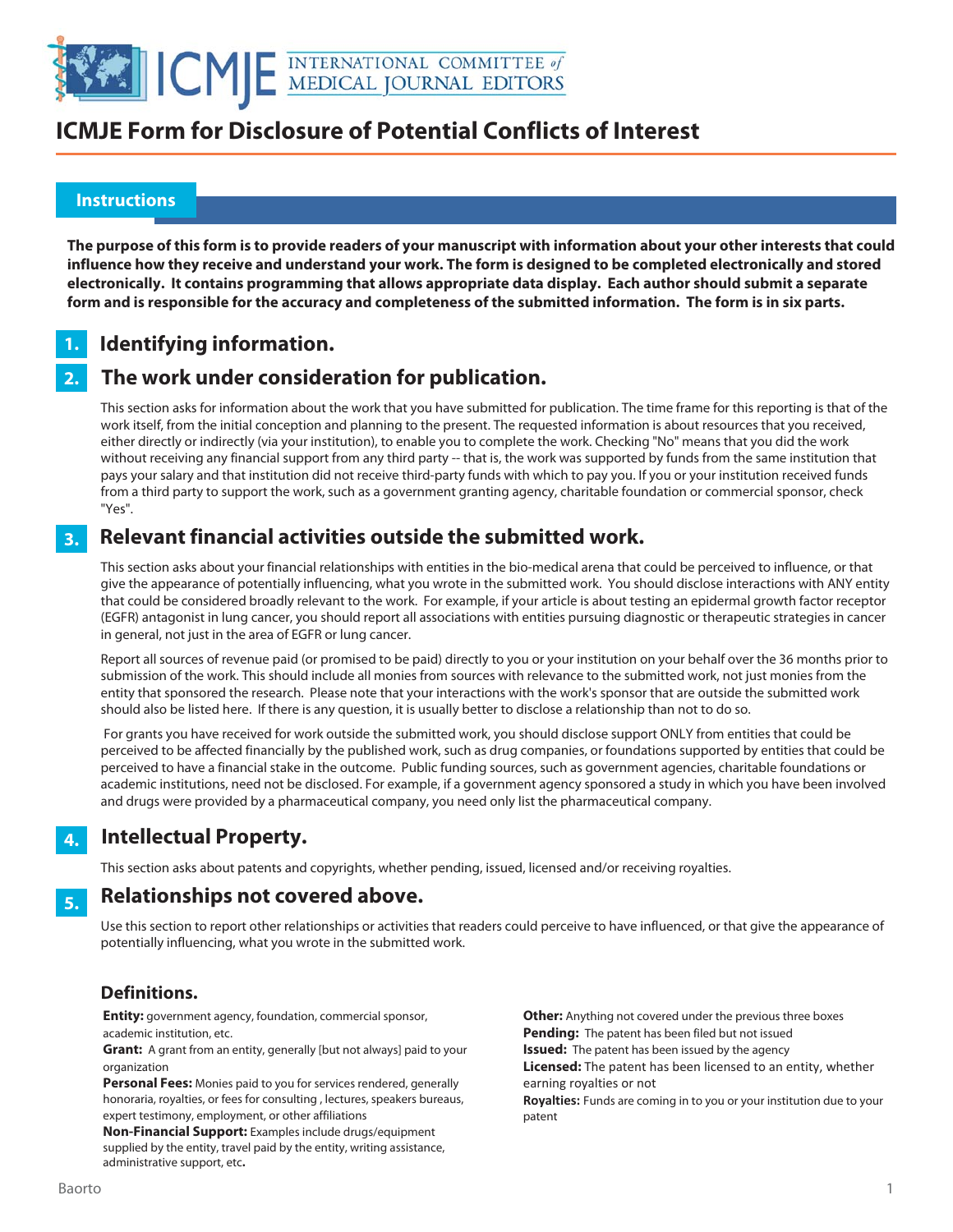

| <b>Section 1.</b><br><b>Identifying Information</b>                                                                                                                                                                                                                                                                                                                                                                                                                  |                                                           |                                                  |  |  |
|----------------------------------------------------------------------------------------------------------------------------------------------------------------------------------------------------------------------------------------------------------------------------------------------------------------------------------------------------------------------------------------------------------------------------------------------------------------------|-----------------------------------------------------------|--------------------------------------------------|--|--|
| 1. Given Name (First Name)<br>Elizabeth                                                                                                                                                                                                                                                                                                                                                                                                                              | 2. Surname (Last Name)<br><b>Baorto</b>                   | 3. Date<br>09-June-2017                          |  |  |
| 4. Are you the corresponding author?                                                                                                                                                                                                                                                                                                                                                                                                                                 | $\sqrt{ NQ}$<br>Yes                                       | Corresponding Author's Name<br>Barbara Minkowitz |  |  |
| 5. Manuscript Title<br>Rapid Decompensation to Systemic Inflammatory Response Syndrome (SIRS) in Children with Osteomyelitis                                                                                                                                                                                                                                                                                                                                         |                                                           |                                                  |  |  |
| 6. Manuscript Identifying Number (if you know it)                                                                                                                                                                                                                                                                                                                                                                                                                    |                                                           |                                                  |  |  |
|                                                                                                                                                                                                                                                                                                                                                                                                                                                                      |                                                           |                                                  |  |  |
|                                                                                                                                                                                                                                                                                                                                                                                                                                                                      |                                                           |                                                  |  |  |
| <b>Section 2.</b>                                                                                                                                                                                                                                                                                                                                                                                                                                                    | The Work Under Consideration for Publication              |                                                  |  |  |
| Did you or your institution at any time receive payment or services from a third party (government, commercial, private foundation, etc.) for<br>any aspect of the submitted work (including but not limited to grants, data monitoring board, study design, manuscript preparation,<br>statistical analysis, etc.)?<br>Are there any relevant conflicts of interest?<br>Yes<br>$\sqrt{ }$ No                                                                        |                                                           |                                                  |  |  |
| <b>Section 3.</b>                                                                                                                                                                                                                                                                                                                                                                                                                                                    | Relevant financial activities outside the submitted work. |                                                  |  |  |
| Place a check in the appropriate boxes in the table to indicate whether you have financial relationships (regardless of amount<br>of compensation) with entities as described in the instructions. Use one line for each entity; add as many lines as you need by<br>clicking the "Add +" box. You should report relationships that were present during the 36 months prior to publication.<br>Are there any relevant conflicts of interest?<br>$\sqrt{ }$ No<br>Yes |                                                           |                                                  |  |  |

**Intellectual Property -- Patents & Copyrights**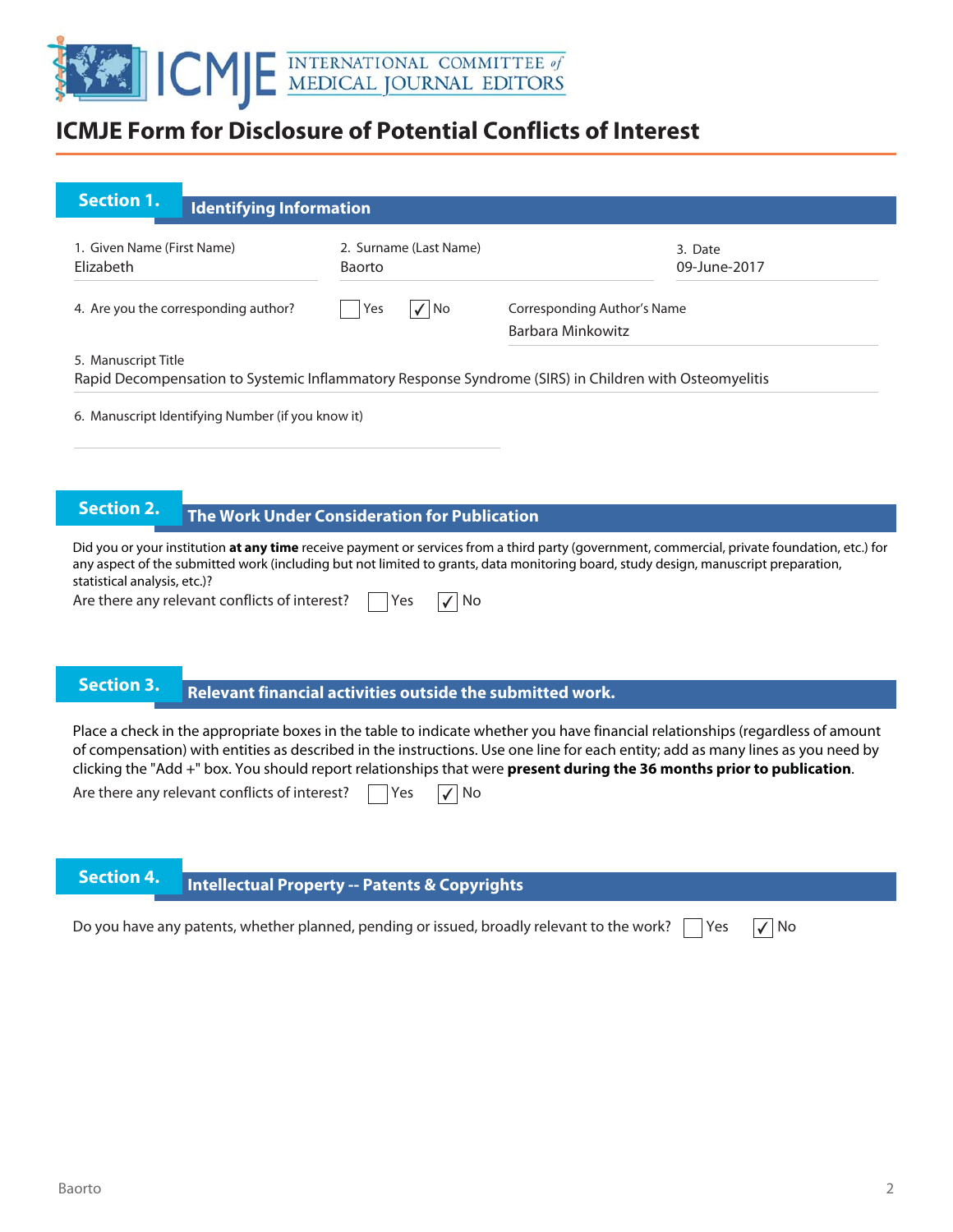

## **Section 5.** Relationships not covered above

Are there other relationships or activities that readers could perceive to have influenced, or that give the appearance of potentially influencing, what you wrote in the submitted work?

Yes, the following relationships/conditions/circumstances are present (explain below):

 $\sqrt{\ }$  No other relationships/conditions/circumstances that present a potential conflict of interest

At the time of manuscript acceptance, journals will ask authors to confirm and, if necessary, update their disclosure statements. On occasion, journals may ask authors to disclose further information about reported relationships.

### **Section 6. Disclosure Statement**

Based on the above disclosures, this form will automatically generate a disclosure statement, which will appear in the box below.

Dr. Baorto has nothing to disclose.

### **Evaluation and Feedback**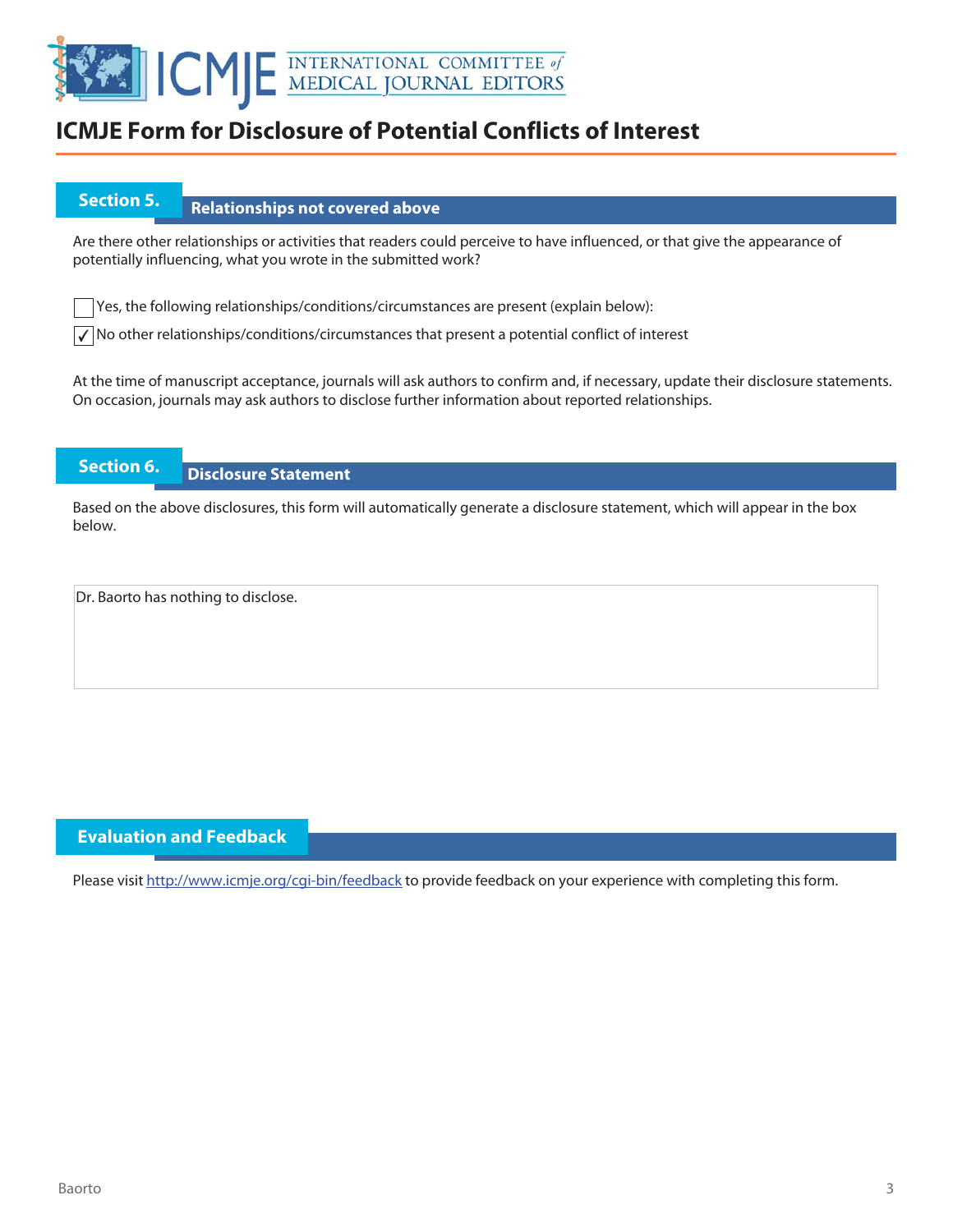

### **Instructions**

 

> **The purpose of this form is to provide readers of your manuscript with information about your other interests that could influence how they receive and understand your work. The form is designed to be completed electronically and stored electronically. It contains programming that allows appropriate data display. Each author should submit a separate form and is responsible for the accuracy and completeness of the submitted information. The form is in six parts.**

### **Identifying information. 1.**

### **The work under consideration for publication. 2.**

This section asks for information about the work that you have submitted for publication. The time frame for this reporting is that of the work itself, from the initial conception and planning to the present. The requested information is about resources that you received, either directly or indirectly (via your institution), to enable you to complete the work. Checking "No" means that you did the work without receiving any financial support from any third party -- that is, the work was supported by funds from the same institution that pays your salary and that institution did not receive third-party funds with which to pay you. If you or your institution received funds from a third party to support the work, such as a government granting agency, charitable foundation or commercial sponsor, check "Yes".

#### **Relevant financial activities outside the submitted work. 3.**

This section asks about your financial relationships with entities in the bio-medical arena that could be perceived to influence, or that give the appearance of potentially influencing, what you wrote in the submitted work. You should disclose interactions with ANY entity that could be considered broadly relevant to the work. For example, if your article is about testing an epidermal growth factor receptor (EGFR) antagonist in lung cancer, you should report all associations with entities pursuing diagnostic or therapeutic strategies in cancer in general, not just in the area of EGFR or lung cancer.

Report all sources of revenue paid (or promised to be paid) directly to you or your institution on your behalf over the 36 months prior to submission of the work. This should include all monies from sources with relevance to the submitted work, not just monies from the entity that sponsored the research. Please note that your interactions with the work's sponsor that are outside the submitted work should also be listed here. If there is any question, it is usually better to disclose a relationship than not to do so.

 For grants you have received for work outside the submitted work, you should disclose support ONLY from entities that could be perceived to be affected financially by the published work, such as drug companies, or foundations supported by entities that could be perceived to have a financial stake in the outcome. Public funding sources, such as government agencies, charitable foundations or academic institutions, need not be disclosed. For example, if a government agency sponsored a study in which you have been involved and drugs were provided by a pharmaceutical company, you need only list the pharmaceutical company.

### **Intellectual Property. 4.**

This section asks about patents and copyrights, whether pending, issued, licensed and/or receiving royalties.

#### **Relationships not covered above. 5.**

Use this section to report other relationships or activities that readers could perceive to have influenced, or that give the appearance of potentially influencing, what you wrote in the submitted work.

### **Definitions.**

**Entity:** government agency, foundation, commercial sponsor, academic institution, etc.

**Grant:** A grant from an entity, generally [but not always] paid to your organization

**Personal Fees:** Monies paid to you for services rendered, generally honoraria, royalties, or fees for consulting , lectures, speakers bureaus, expert testimony, employment, or other affiliations

**Non-Financial Support:** Examples include drugs/equipment supplied by the entity, travel paid by the entity, writing assistance, administrative support, etc**.**

**Other:** Anything not covered under the previous three boxes **Pending:** The patent has been filed but not issued **Issued:** The patent has been issued by the agency **Licensed:** The patent has been licensed to an entity, whether earning royalties or not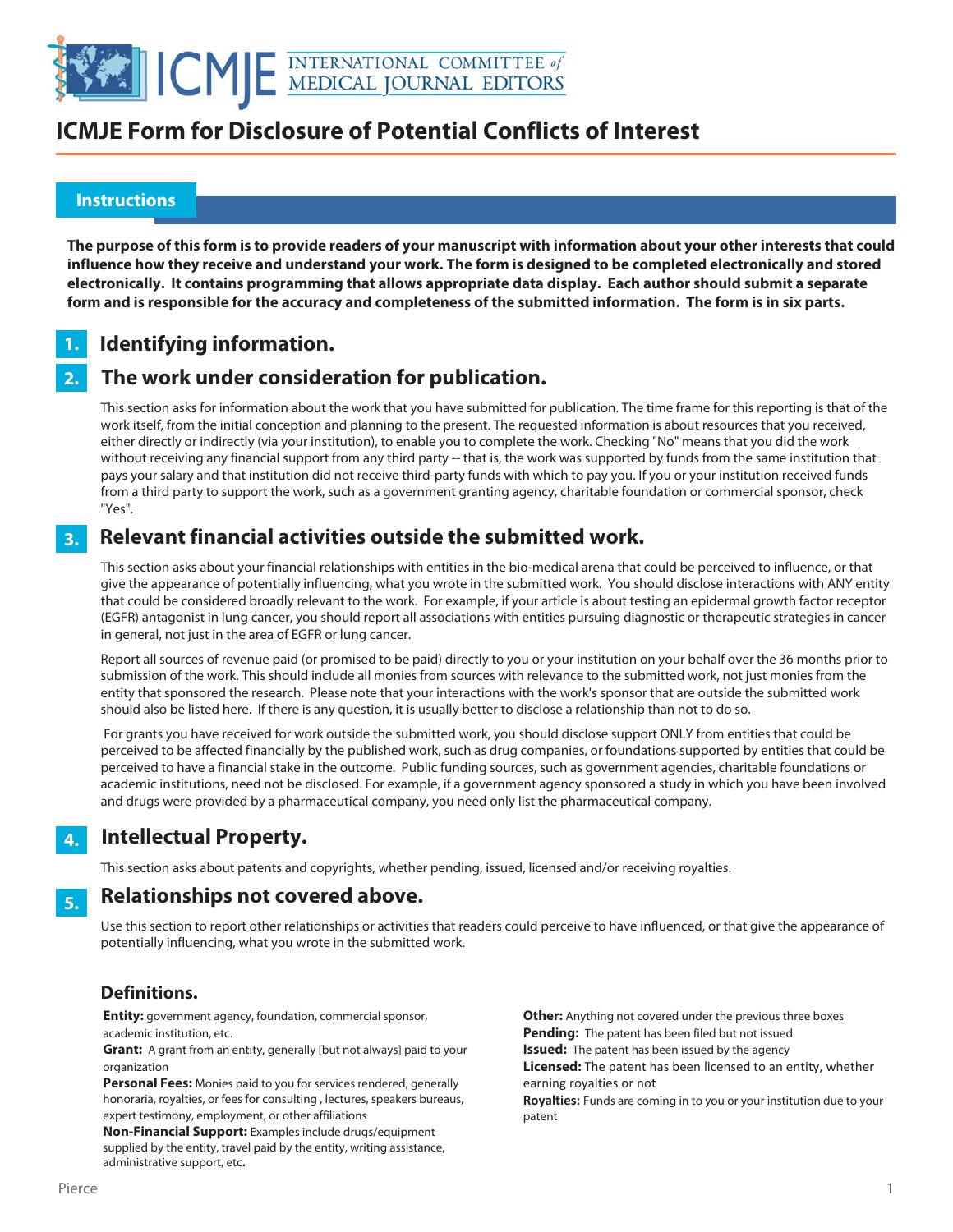

| <b>Section 1.</b><br><b>Identifying Information</b>                                                                                                                                                                                                                                                                                                                                                                                                                  |                                              |                                                  |  |  |
|----------------------------------------------------------------------------------------------------------------------------------------------------------------------------------------------------------------------------------------------------------------------------------------------------------------------------------------------------------------------------------------------------------------------------------------------------------------------|----------------------------------------------|--------------------------------------------------|--|--|
| 1. Given Name (First Name)<br>Todd                                                                                                                                                                                                                                                                                                                                                                                                                                   | 2. Surname (Last Name)<br>Pierce             | 3. Date<br>09-June-2017                          |  |  |
| 4. Are you the corresponding author?                                                                                                                                                                                                                                                                                                                                                                                                                                 | $\sqrt{ NQ}$<br>Yes                          | Corresponding Author's Name<br>Barbara Minkowitz |  |  |
| 5. Manuscript Title<br>Rapid Decompensation to Systemic Inflammatory Response Syndrome (SIRS) in Children with Osteomyelitis                                                                                                                                                                                                                                                                                                                                         |                                              |                                                  |  |  |
| 6. Manuscript Identifying Number (if you know it)                                                                                                                                                                                                                                                                                                                                                                                                                    |                                              |                                                  |  |  |
|                                                                                                                                                                                                                                                                                                                                                                                                                                                                      |                                              |                                                  |  |  |
|                                                                                                                                                                                                                                                                                                                                                                                                                                                                      |                                              |                                                  |  |  |
| <b>Section 2.</b>                                                                                                                                                                                                                                                                                                                                                                                                                                                    | The Work Under Consideration for Publication |                                                  |  |  |
| Did you or your institution at any time receive payment or services from a third party (government, commercial, private foundation, etc.) for<br>any aspect of the submitted work (including but not limited to grants, data monitoring board, study design, manuscript preparation,<br>statistical analysis, etc.)?<br>Are there any relevant conflicts of interest?<br>$\sqrt{ }$ No<br>Yes                                                                        |                                              |                                                  |  |  |
| <b>Section 3.</b>                                                                                                                                                                                                                                                                                                                                                                                                                                                    |                                              |                                                  |  |  |
| Relevant financial activities outside the submitted work.                                                                                                                                                                                                                                                                                                                                                                                                            |                                              |                                                  |  |  |
| Place a check in the appropriate boxes in the table to indicate whether you have financial relationships (regardless of amount<br>of compensation) with entities as described in the instructions. Use one line for each entity; add as many lines as you need by<br>clicking the "Add +" box. You should report relationships that were present during the 36 months prior to publication.<br>Are there any relevant conflicts of interest?<br>$\sqrt{ }$ No<br>Yes |                                              |                                                  |  |  |
|                                                                                                                                                                                                                                                                                                                                                                                                                                                                      |                                              |                                                  |  |  |

**Intellectual Property -- Patents & Copyrights**